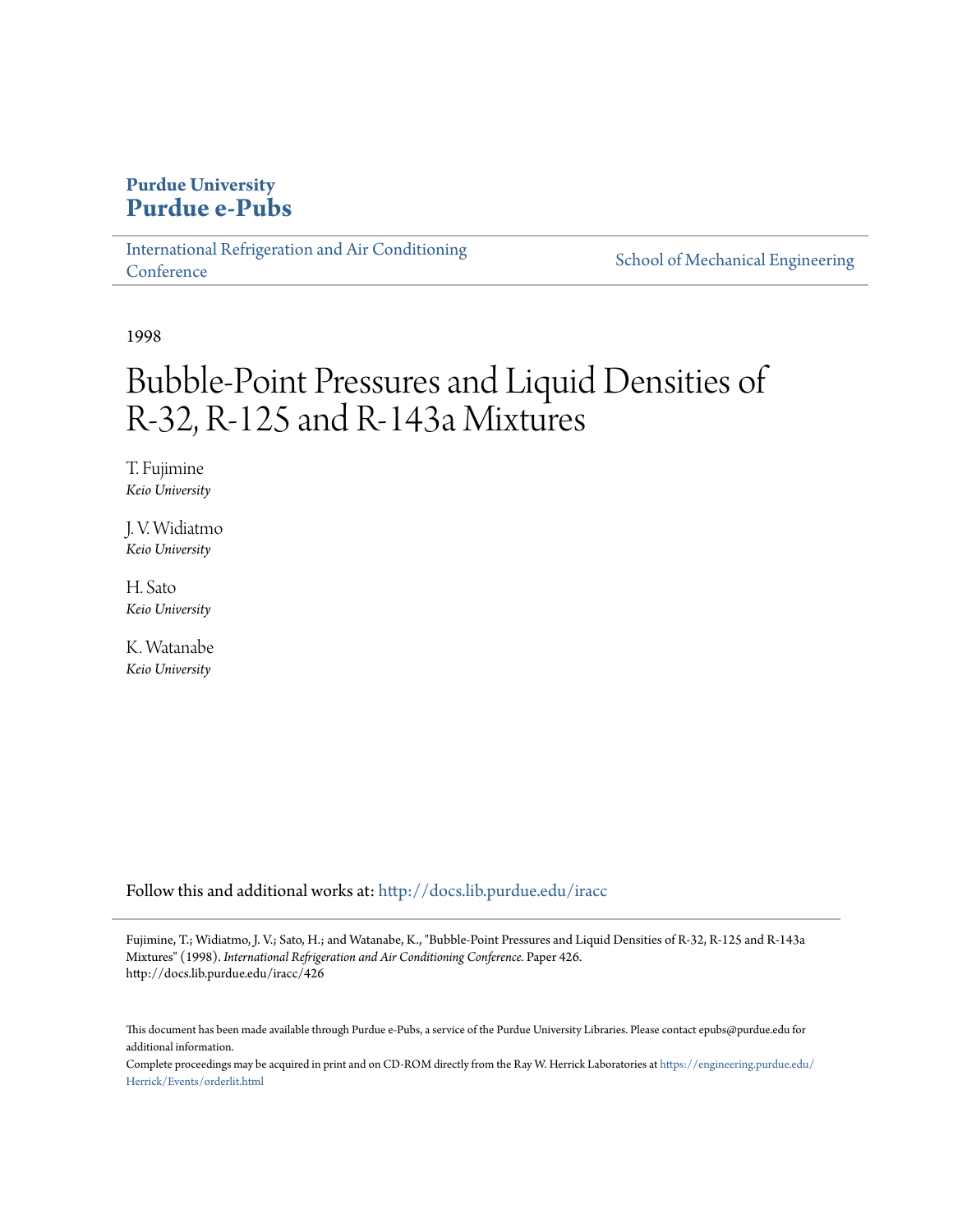## BUBBLE-POINT PRESSURES AND LIQUID DENSITIES OF R-32, R-125 AND R-143a MIXTURES

T. Fujimine, J. V Widiatmo, H. Sato and K. Watanabe

Department of System Design Engineering, Faculty of Science and Technology Keio University, 3-14-1, Hiyoshi, Kohoku-ku, Yokohama 223-8522, Japan

### ABSTRACT

In the present paper, the measurements of the bubble-point pressures and the liquid densities of refrigerant mixtures composed of R-32, R-125 and/or R-143a are reported for temperatures from 280 to 320 K in 10 K intervals and for entire compositions. An experimental apparatus used is a magnetic densimeter coupled with a variable volume cell. Based on the measured bubble-point pressures, the optimization of the binary interaction parameter of the Peng-Robinson equation, which reproduces the available data within ±1% in pressure, has been discussed Empirical correlations to represent the saturated-liquid and compressed-liquid densities within ±0.4% have also been developed

#### INTRODUCTION

Under the accelerating international regulations on HCFC refrigerants, R-502 and R-22 are still dominantly being used for low temperature commercial refrigeration systems. It is therefore urgent to consider the potential substitutes to replace these conventional refrigerants. Binary and/or ternary mixtures composed of R-32, R-125 and/or R-143a are expected as the potential alternatives to R-502 and R-22 due to their near-azeotropic properties so that they would behave similarly with pure compounds. In accord with an increasing concern about these mixtures, the present study aims systematic measurements of the bubble-point pressures and the liquid densities for a wide rnnge of compositions and temperatures since only a limited number of data is available up to the present

Based on the measured bubble-point pressures we have optimized the binary interaction parameter of the Peng-Robinson equation. We have also developed empirical correlations to represent the saturated-liquid and compressedliquid densities. A comprehensive comparison with available data is also discussed.

#### EXPERIMENTAL

A magnetic densimeter coupled with a variable volume cell has been used to measure the liquid phase *PVI'r*  properties of the binary and/or ternary mixture of R-32, R-125 and R-143a. The experimental apparatus shown in Fig. 1 consists of a tempernture-control and measuring subsystem, a pressure-control and measuring subsystem, and a density measuring subsystem. The tempernture is determined by means of a platinwn resistance thermometer placed in the vicinity of the magnetic densimeter immersed in a thermostated fluid bath. The pressure is measured through a quartzpressure transducer, while the density is obtained by using the magnetic densimeter. By combining the magnetic densimeter with the variable volume cell equiped with the metallic bellows, it becomes possible to achieve a vaporliquid coexisting two-phase state or a compressed-liquid phase of the sample liquid. The bubble-point is determined by careful visual observation of the appearance and reappearance of a minute bubble in the liquid phase. In case of mixtures, the mixture composition is determined by weighing the mass of supplying vessels before and after the sample filling with an aid of its condensation into the variable volume cell. Some more detailed description with respect to the present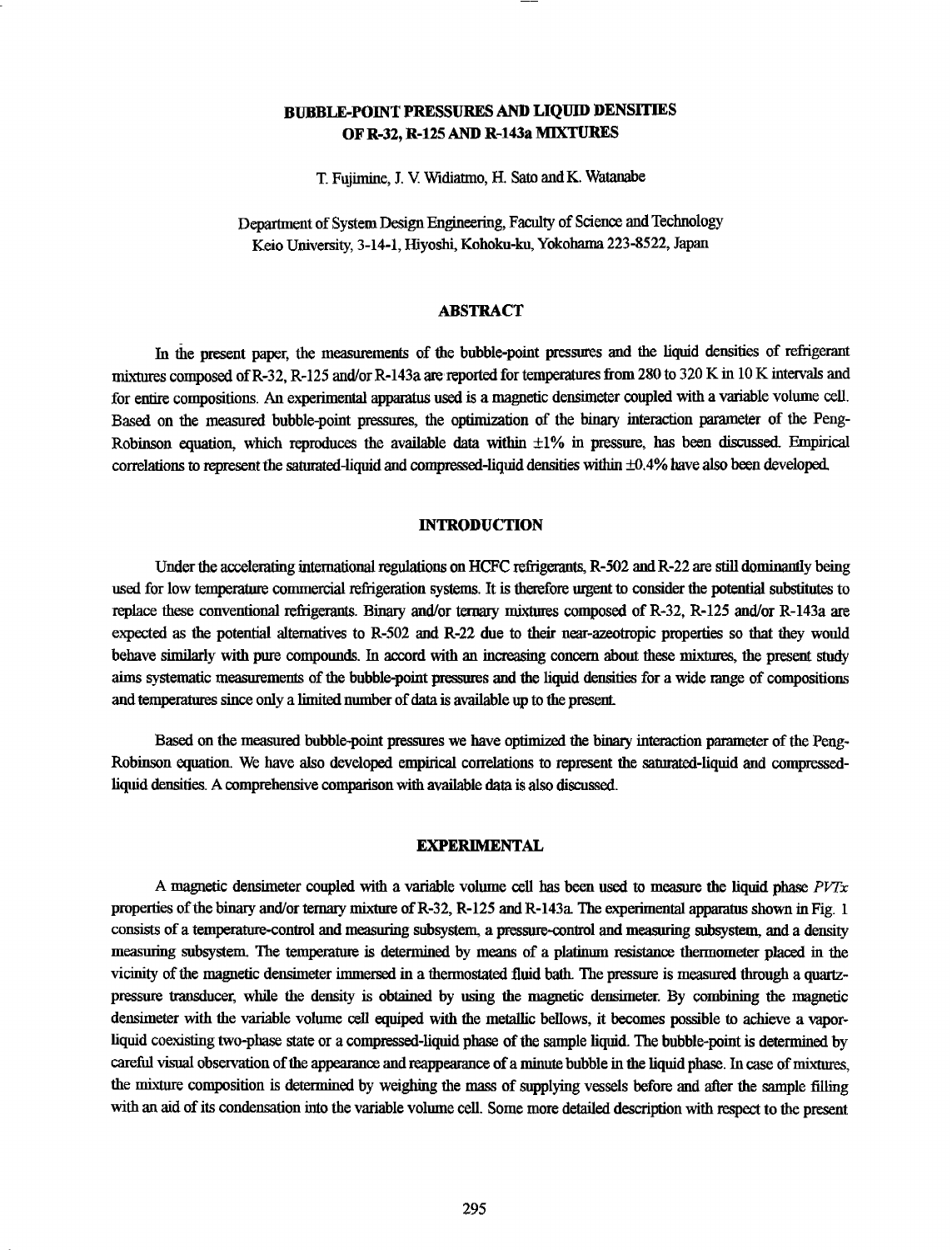experimental apparatus and procedures have been reported in our earlier publications[1-3] which reported similar measurements with respect to the binary R-321125 and R-1251143a systems. Namely, the present study was performed so as to achieve a complete coverage of the binary and ternary systems consisted of R-32, R-125 and R-143a incorporated with our earlier measurements [1-3].

The present study covers the binary R-321143a and ternary R-3211251143a systems for temperatures from 280 to 320 K and for entire compositions. The estimated experimental uncertainties of the present measurements are not greater than  $\pm 8$  mK in temperature,  $\pm 10$  kPa in pressure,  $\pm 0.2\%$  in density and  $\pm 0.3$  mass% in composition, respectively.



(A) magnetic densimeter (B) variable volume cell (C) digital quartz-pressure transducer damper (E) thermostat (F) digital quartz-pressure gauge (G) vacmun pump (H) vacuum gauge (I) nitrogen gas (J) digital quartz pressure computer (K) main heater (L) subheater (M) cooler (N) stirrer (O) standard resistor (P)<br>PID controller (R) standard controller platinum resistance thermometer (S) pressure gauge (I) digital multimeter (U) current controller (Vl-10) valves (W) DC power supply (X) galvanometer (Y) thermometer bridge (Z) pen recoder  $(Q)$  transformer  $(\Phi)$ personal computer

Fig. 1 Experimental apparatus

#### RESULTS AND DISCUSSION

Figure 2 shows a typical example of the measured bubble-point pressures of refrigerant mixlures of the present interest at 300 K. The bubble-point pressures at other temperatures in the present study show similar behavior as that illustrated in Fig. 2. As reported elsewhere [1], the binary R-32/125 system is an azeotropic mixture with a minimum temperature existing in the vicinity of composition of 80 mass% R-32. The binary R-125/143a system is also considered an azeotropic blend with a maximum temperature especially at lower temperature. Concerning the temary R-32/125/143a system, any azeotropy has not yet been confirmed due to limited data for a single composition in the present study. However, based on our calculation of the bubble-point and dew-point pressures for the ternary R-32/125/143a system, it seems that the ternary R-32/125/143a system is a zeotropic blend.

|                                     | Parameters optimized for the PR equation<br>Table 1 |                     |                      |  |  |
|-------------------------------------|-----------------------------------------------------|---------------------|----------------------|--|--|
| <b>Properties</b>                   | $R-32$                                              | $R-125$             | R-143a               |  |  |
| $T_c/K$                             | 351.26 <sup>a</sup>                                 | 339.17 <sup>a</sup> | 345.88               |  |  |
| $P_{\rm C}$ / MPa                   | 5.780 <sup>a</sup>                                  | 3.620 <sup>a</sup>  | $3.764$ <sup>a</sup> |  |  |
| $\rho_{\rm C}$ / kg•m <sup>-3</sup> | 42.7 <sup>a</sup>                                   | 577 <sup>a</sup>    | 431 <sup>4</sup>     |  |  |
| $M/g$ mol <sup>-1</sup>             | 52.024                                              | 120.02              | 84.04                |  |  |
| $\omega^*$                          | 0.277 <sup>b</sup>                                  | 0.306 <sup>b</sup>  | 0.263 <sup>b</sup>   |  |  |

 $^{\circ}$  Higashi [4],  $^{\circ}$  Yoshida et al. [5]

\*ascentric factor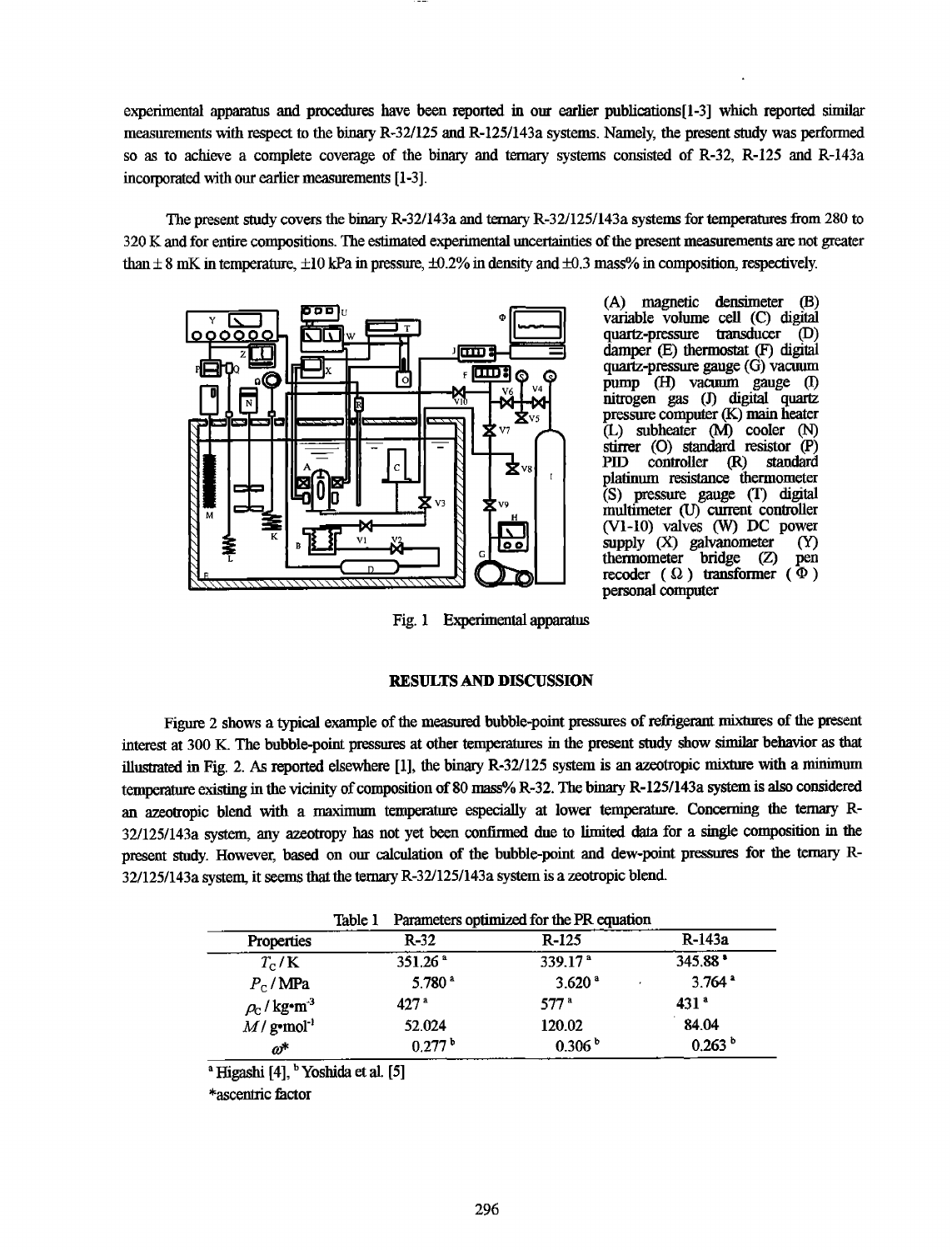All the lines in Fig. 2 are the isopleths calculated from the Peng-Robinson (PR) equation [6] whose parnmeters are summarized in Table 1. The binary interaction parameter used for calculating the bubble-point pressures of the binary R-32/143a and R-125/143a systems are optimized as constant, while that of the binary R-32/125 system is given as a function of temperature. The optimized binary interaction parameters,  $k_{ii}$ , are given in Table 2 where  $T$  denotes temperature inK.

|                                                 | Table 2                                                                                                                                                              | Binary interaction parameters for the present binary systems                                                               |                                                                                                                                                                          |                                 |                                 |                                                                                                                       |               |     |
|-------------------------------------------------|----------------------------------------------------------------------------------------------------------------------------------------------------------------------|----------------------------------------------------------------------------------------------------------------------------|--------------------------------------------------------------------------------------------------------------------------------------------------------------------------|---------------------------------|---------------------------------|-----------------------------------------------------------------------------------------------------------------------|---------------|-----|
|                                                 | <b>Binary</b> system                                                                                                                                                 | $k_{\rm n}$                                                                                                                |                                                                                                                                                                          |                                 | <b>Effective range</b>          |                                                                                                                       |               |     |
|                                                 | R-32/125                                                                                                                                                             | $-0.0466 + 0.000169T$                                                                                                      |                                                                                                                                                                          |                                 | $280 - 320$ K                   |                                                                                                                       |               |     |
|                                                 | R-32/143a                                                                                                                                                            | 0.0116                                                                                                                     |                                                                                                                                                                          |                                 | $280 - 320$ K                   |                                                                                                                       |               |     |
|                                                 | R-125/143a                                                                                                                                                           | $-0.0126$                                                                                                                  |                                                                                                                                                                          |                                 | $200 - 330$ K                   |                                                                                                                       |               |     |
| 1.8<br>1.6<br>P / MPa<br>1.4<br>$R-32$<br>300 K | Pure substance (This work)<br>O<br>R-32/125 (Widiatmo)<br>▲<br>R-125/143a (Fujimine)<br>R-32/143a (This work)<br>R-32/125/143a (This work)<br>Mole fraction<br>R-125 | 2<br>1.5<br>1<br>$100(P_{\rm exp}\cdot P_{\rm cal})/P_{\rm cal}$<br>0.5<br>0<br>$-0.5$<br>$-1$<br>$-1.5$<br>$-2$<br>R-143a | ×<br>苦口<br>x<br>200<br>220<br>$\bullet$ R-32/143a (This work)<br>$+R-125/143a$ (Zhelezny)<br>▲ R-125/143a (Fujimine)<br>△R-32/125 (Higashi)<br>R-32/125/143a (This work) | X<br>$\Box$<br>О.<br>240<br>260 | x<br>$\Box$<br>0.<br>280<br>T/K | 300<br>$XR-125/143a$ (Nagel)<br>$\Box R$ -125/143a (Kleemiss)<br><b>O</b> R-32/125 (Widiatmo)<br>OR-32/125 (Kleemiss) | о<br>┿<br>320 | 340 |

Fig. 2 Bubble-point pressure at 300 K Fig. 3 Pressure deviation from the PR eq.

The bubble-point pressure deviation from the PR equation is depicted in Fig. 3. Also shown in Fig. 3 are the available bubble-point pressures reported by Kleemiss [7], Nagel et al. (8], Zhelezny et al. (9] and by Higashi et al. [10]. Except some data by Higashi et al. which show a strong temperature dependence and a single datwn by Nagel et al., the optimized PR equation, as observed from Fig. 3, represents the available measured data well within  $\pm 1\%$  Figure 3 also illustrates the deviation of the measured bubble-point pressures of the ternary R-32/125/143a system from the PR equation, which has been developed only by introducing the binary interaction parameter given in Table 2 for the binary R-32/125, R-32/143a and R-125/143a systems. The composition of the ternary R-32/125/143a system where the bubblepoint pressures are to be measured was chosen being 33.56/33.28/33.16 mol% on the basis of a consideration that it would be the most probable location for any change in the bubble-point pressure surface. Figure 3 indicates that the PR equation optimized with the proposed procedure represents satisfactorily the bubble-point pressures of the ternary R-32/125/143a system. The difference between the measured and calculated bubble-point pressures is within  $\pm$  5 kPa.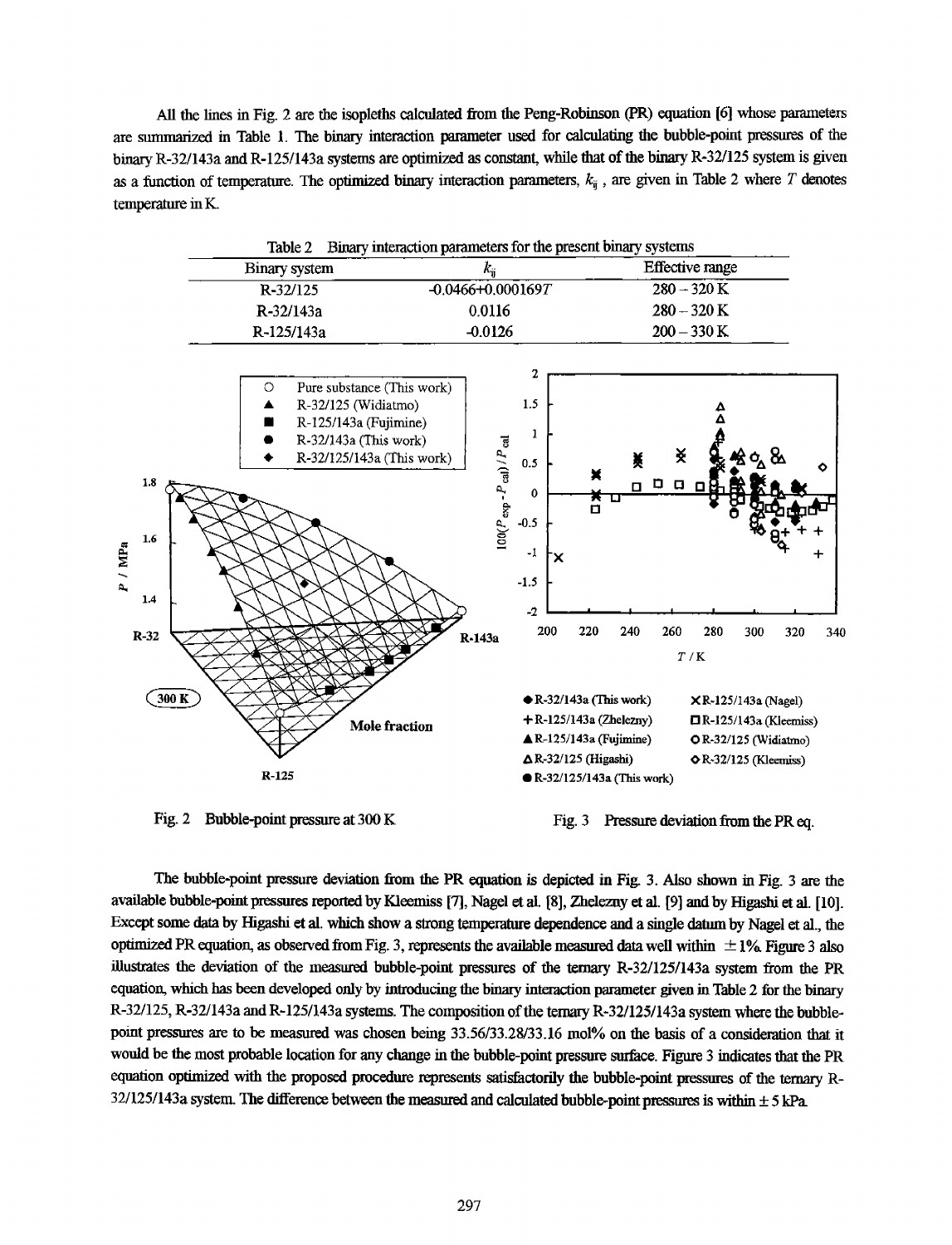The measured saturated-liquid densities of the present mixtures at 300 K are illustrated in Fig. 4 where the isopleth lines are calculated from the developed saturated-liquid density correlation given in Eq. (1). This type of equation has also been successfully applied to the binary refrigerant mixtures composed of R-32, R-125 and R-134a [11].

$$
\frac{\rho_{s}}{\rho_{\text{cm}}} - 1 = A_{m} \left( 1 - \frac{T}{T_{\text{cm}}} \right)^{a_{m}} + B_{m} \left( 1 - \frac{T}{T_{\text{cm}}} \right)^{b_{m}} + C_{m} \left( 1 - \frac{T}{T_{\text{cm}}} \right)^{c_{m}}
$$
(1)

where  $\rho_s$  denotes the saturated-liquid density,  $\rho_{\rm Cm}$  and  $T_{\rm Cm}$  the pseudo-critical density and temperature, respectively, and the subscript m the mixture.



The pseudo-critical temperatures and critical densities for the mixture, and coefficients  $a_m$ ,  $b_m$ ,  $A_m$ , and  $B_m$  are simply correlated by Eq. (2) where M represents an arbitrary parameter of the present interest. The critical temperature and critical density values for pure refrigerants are listed in Table 1, while the numerical constants  $a_m$ ,  $b_m$ ,  $c_m$ ,  $A_m$ ,  $B_m$ , and  $C_m$  are given in Table 3.

$$
M_m = M_1 x_1 + M_2 x_2 + M_3 x_3 \tag{2}
$$

Equation (2) is used by replacing M with the desired mixing parameter in Eq. (1). Subscripts 1, 2 and 3 in Eq. (2) represents R-32, R-125 and R-143a, respectively. Figure 5 denotes the deviation of measured satwated-liquid densities from Eq. (1). Also shown in Fig. 5 are our saturated-liquid density data of the binary R-321125 and R-125/143a systems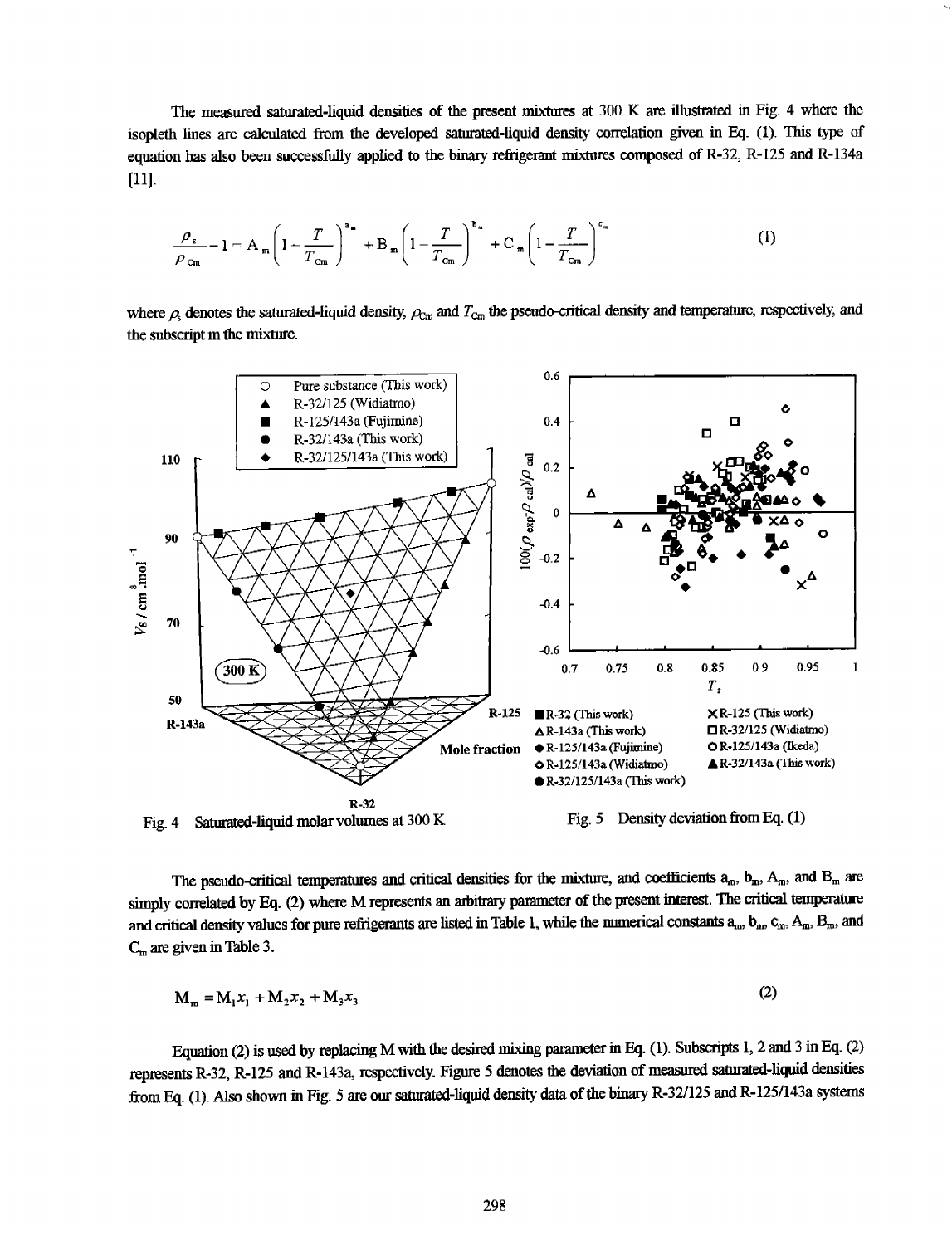|    |         |           |           |               |            | -- |
|----|---------|-----------|-----------|---------------|------------|----|
| C. | 0.38295 | 3.6986    | $-2.3159$ | $-0.00029069$ | 0.00015945 | 0. |
| d. | -1892.6 | -9097.0   | $-3677.7$ |               |            |    |
| d, | -51.670 | $-64.482$ | -49.777   |               |            |    |

 $d_3$  1418.6 3048.7 1893.4 0 0 0 0  $d_4$  39.473 40.060 50.957 0 0 0  $e_1$  0.52049 0.57874 0.56456 0 0 0 0  $e_2$  1.7047 1.2830 1.2165 0 0 0

| $L_1 = l_{11}x_1 + l_{12}x_2 + l_{13}x_3 + l_{112}x_1x_2 + l_{113}x_1x_3 + l_{123}x_2x_3$ |         |           |           |                                | $\left( 8\right)$ |            |
|-------------------------------------------------------------------------------------------|---------|-----------|-----------|--------------------------------|-------------------|------------|
|                                                                                           |         | Table 4   |           | Numerical Constants in Eq. (8) |                   |            |
|                                                                                           |         | - 17      | 43        | 412.                           | - 23              | -131       |
| c,                                                                                        | 9.3250  | 20.446    | 15.460    | 2,6588                         | $-1.0321$         | 1.8830     |
| c,                                                                                        | 88.168  | 145.09    | 90.049    | $-1.5382$                      | $-0.064931$       | 0.85802    |
| $c_{\rm a}$                                                                               | 1580.7  | $-63.955$ | 897.99    | $-0.025569$                    | 0.053405          | 0.15620    |
| $\mathbf{c}_4$                                                                            | 3082    | -14685    | $-5008.9$ | 0.0013138                      | 0.0028698         | 0.011527   |
| C,                                                                                        | 0.38295 | 3.6986    | $-2.3159$ | $-0.00029069$                  | 0.00015945        | 0.00038277 |

(3), which is a modification of the equation of state for water developed by Sato [13].

 $c_i$  0 0.156 0.001

Measured compressed-liquid densities of the refrigerant mixtures in the present study are well represented by Eq.

$$
\rho/\rho_{\rm Cm} = (P/P_{\rm Cm} + D)^{\rm E}/C \tag{3}
$$

where

$$
C = c_1 \tau + c_2 \tau^2 + c_3 \tau^4 + c_4 \tau^6 + c_5 \tau^9
$$
 (4)

$$
D = d_1 \tau + d_2 \tau^2 + d_3 \tau^3 + d_4 \tau^6 \tag{5}
$$

$$
E = e_1 + e_2 \tau \tag{6}
$$

and

$$
\tau = 1 - T/T_{\text{Cm}} \tag{7}
$$

The pseudo-critical temperature, critical pressure and critical density of mixtures are obtained by using Eq. (2),

whereas the coefficients in Eqs. (4) through (6) are calculated from Eq. (8) with numerical constants given in Table 4. Equation (8) is used by replacing L with  $c_i$ ,  $d_i$ , or  $e_i$  in Eqs. (4) through (6). The effectiveness of Eq. (3) has been

reported elsewhere [1, 2] and the data by Ikeda et al. [12]. Figure 5 shows that Eq. (1) represents satisfactorily most of the saturated-liquid densities of the binary and ternary mixtures of the present interest within 
$$
\pm 0.4\%
$$
.

Table 3 Numerical Constants used in Eq. (2)

| confirmed in the present study to reproduce the measured density data at temperatures from 280 to 320 K and pressures<br>up to 3 MPa within $\pm 0.4\%$ . |  |
|-----------------------------------------------------------------------------------------------------------------------------------------------------------|--|
|                                                                                                                                                           |  |
|                                                                                                                                                           |  |

$$
L_{i} = l_{i1}x_{1} + l_{i2}x_{2} + l_{i3}x_{3} + l_{i12}x_{1}x_{2} + l_{i13}x_{1}x_{3} + l_{i23}x_{2}x_{3}
$$
(8)

299

|    | $R-32$  | $R-125$ | R-143a  |
|----|---------|---------|---------|
|    | 0.88472 | 0.69199 | 0.86085 |
| В, | 2.0797  | 1.4714  | 1.7132  |
|    |         | 0.49887 | 0.13684 |
| a. | 0.194   | 0.770   | 0.551   |
| b. | 0.629   | 0.454   | 0.434   |